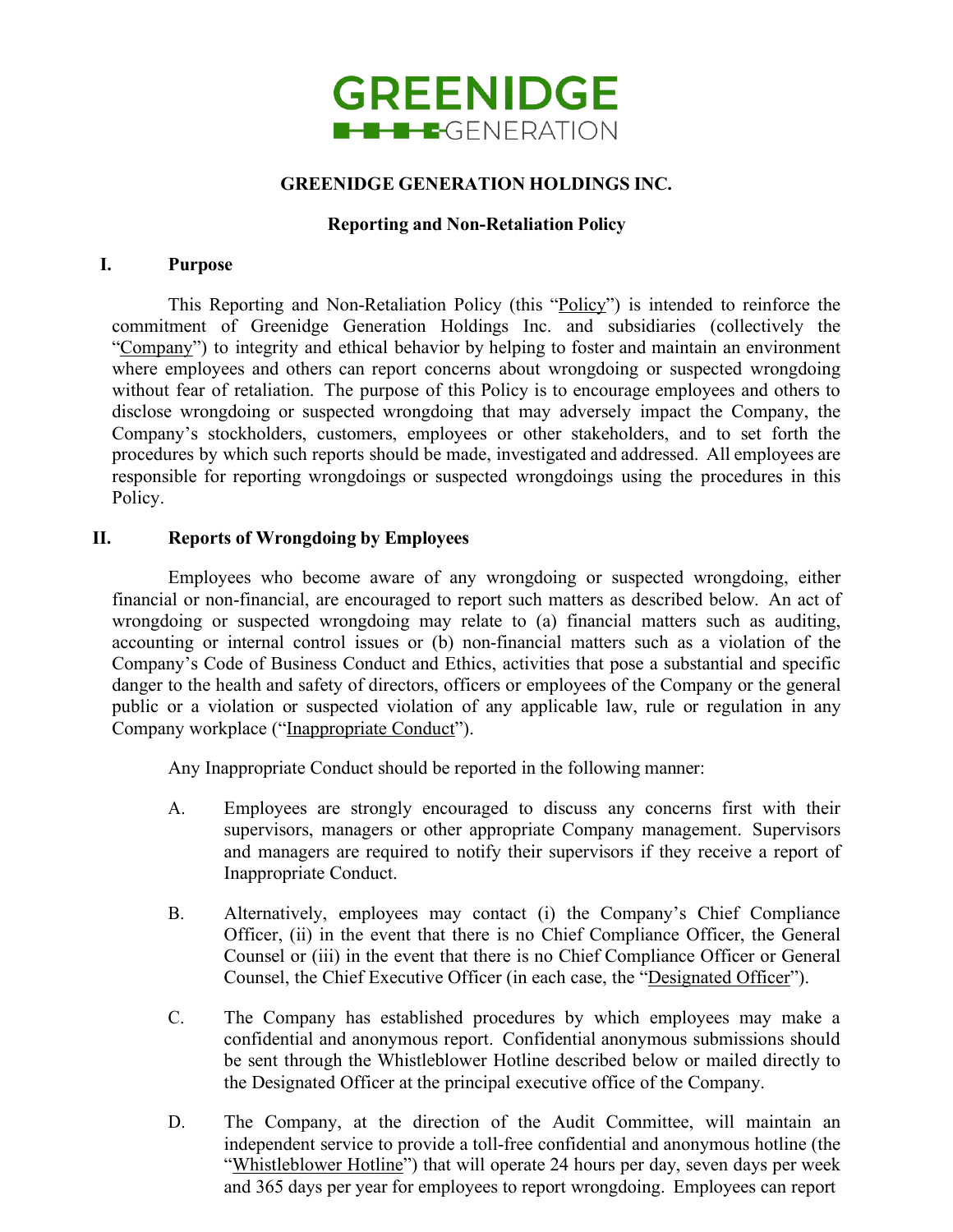their complaints or concern on a confidential and anonymous basis, including complaints or concerns about accounting matters such as questionable accounting, internal controls or audit matters, by accessing the Whistleblower Hotline at the following email address, website or telephone number:

Website: https://app.integritycounts.ca/org/support

Phone: 1-866-921-6714

E. The Designated Officer shall maintain a file for all reports of wrongdoing. If the Company receives an unwritten report, the report shall be memorialized in writing and placed in the Company file.

Complaints or concerns may also be reported by mailing a submission directly to the Designated Officer at the principal executive office of the Company.

# **III. No Retaliation Regarding Reports of Wrongdoing**

The Company shall not take adverse employment action against an employee in retaliation for:

- A. any reports of actual or suspected financial wrongdoing or non-financial wrongdoing made in good faith;
- B. providing information or causing information to be provided, directly or indirectly, in an investigation conducted by the Company or any federal, state or local regulatory agency or authority;
- C. reports concerning the violation of any applicable law, rules or regulations, including those governing safety, health, discrimination and harassment; or
- D. participating in an investigation, hearing, court proceeding or other administrative inquiry in connection with a report of wrongdoing.

Any claims of adverse employment action in retaliation for the reporting of wrongdoing or suspected wrongdoing under this Policy, including those described in Section III A through D above, should be submitted to the Designated Officer or the Whistleblower Hotline for investigation. Any employee who retaliates against an employee who has reported a claim of wrongdoing or suspected wrongdoing in good faith is subject to discipline, up to and including termination of employment.

This Policy is intended to encourage the reporting of wrongdoing or suspected wrongdoing by the Company's employees and presumes that employees will act in good faith and not make false accusations. An employee who knowingly or recklessly makes statements or disclosures that are not in good faith will be subject to discipline, up to and including termination of employment.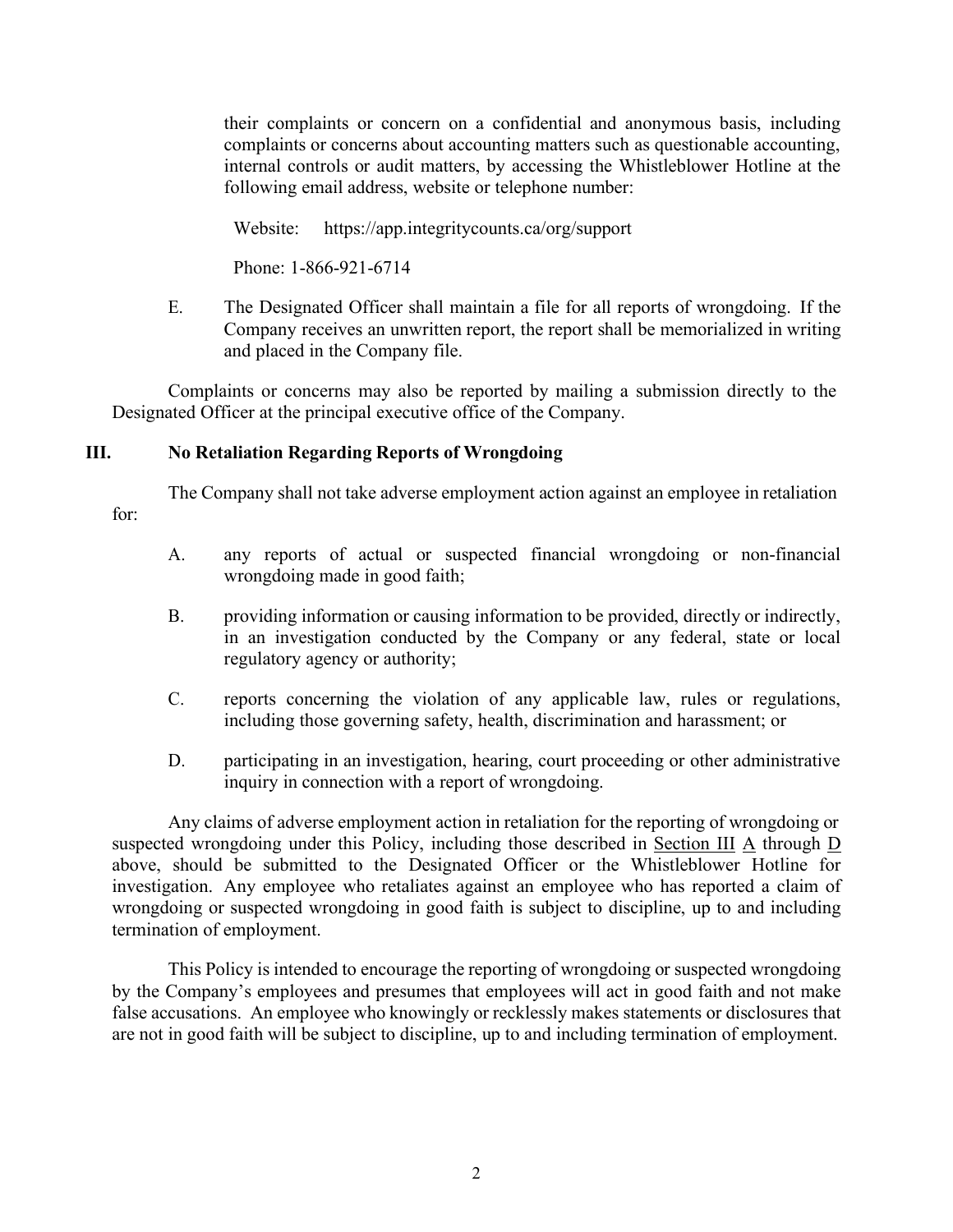### **IV. Protected Rights for External Reporting of Wrongdoing**

Notwithstanding the requirements of any agreement entered into between any director, officer or employee and the Company or included in any policy of the Company applicable to such persons, nothing in those agreements or policies (a) precludes any person from communicating directly with the U.S. Securities and Exchange Commission (the "SEC") or the Financial Industry Regulatory Authority regarding potential securities issues or concerns, if any, or (b) is intended to, or shall, interfere with any rights of any persons to file a charge or complaint with, communicate with, participate in a proceeding or investigation that may be conducted by, or cooperate with, the Equal Employment Opportunity Commission, the National Labor Relations Board, the Occupational Safety and Health Administration, the SEC or any other federal, state or local government agency or commission (including providing documents or other information to those agencies), and none of the actions described in clauses (a) or (b) shall constitute a breach of those agreements or policies. Company directors, officers and employees do not need prior authorization from the Company to make any such governmental reports or disclosures and are not required to notify the Company when taking any such action. No confidentiality provision included in any agreement entered into between any director, officer or employee and the Company or included in any policy of the Company shall limit any person's right to receive an award under any whistleblower or similar governmental program.

The rights and protections described in this Policy include those in 41 U.S.C. § 4712 (implemented by 48 CFR § 52.203-17, Contractor Employee Whistleblower Rights and Requirement to Inform Employees of Whistleblower Rights) and 10 U.S.C. § 2409 (implemented in 48 CFR § 203.9, Whistleblower Protections for Contractor Employees).

## **V. Definitions**

The following descriptions of terms used in this Policy are intended to assist in your understanding of this Policy:

Good Faith. Good faith is evident when the report is made without ill intent or consideration of personal benefit, and the employee has a reasonable basis to believe that the report is true; provided, however, that a report does not have to be proven to be true to be made in good faith. Good faith is lacking when the disclosure is known to be malicious or false.

Financial Wrongdoing. Examples of financial wrongdoing include, but are not limited to, fraud (including fraud relating to audit, accounting or internal control matters), any violation of securities law, any violation of any rule or regulation of the SEC and any violation of federal law relating to fraud against stockholders.

Non-Financial Wrongdoing. Examples of non-financial wrongdoing include, but are not limited to, violations of the Company's Code of Business Conduct and Ethics, activities that pose a substantial and specific danger to the health and safety of directors, officers or employees of the Company or the general public, discrimination or harassment, violations of state and federal employee safety and health laws and any other illegal activities.

Adverse Employment Action. Examples of adverse employment action include, but are not limited to, demotion, suspension, termination, transfer to a lesser position, denial of